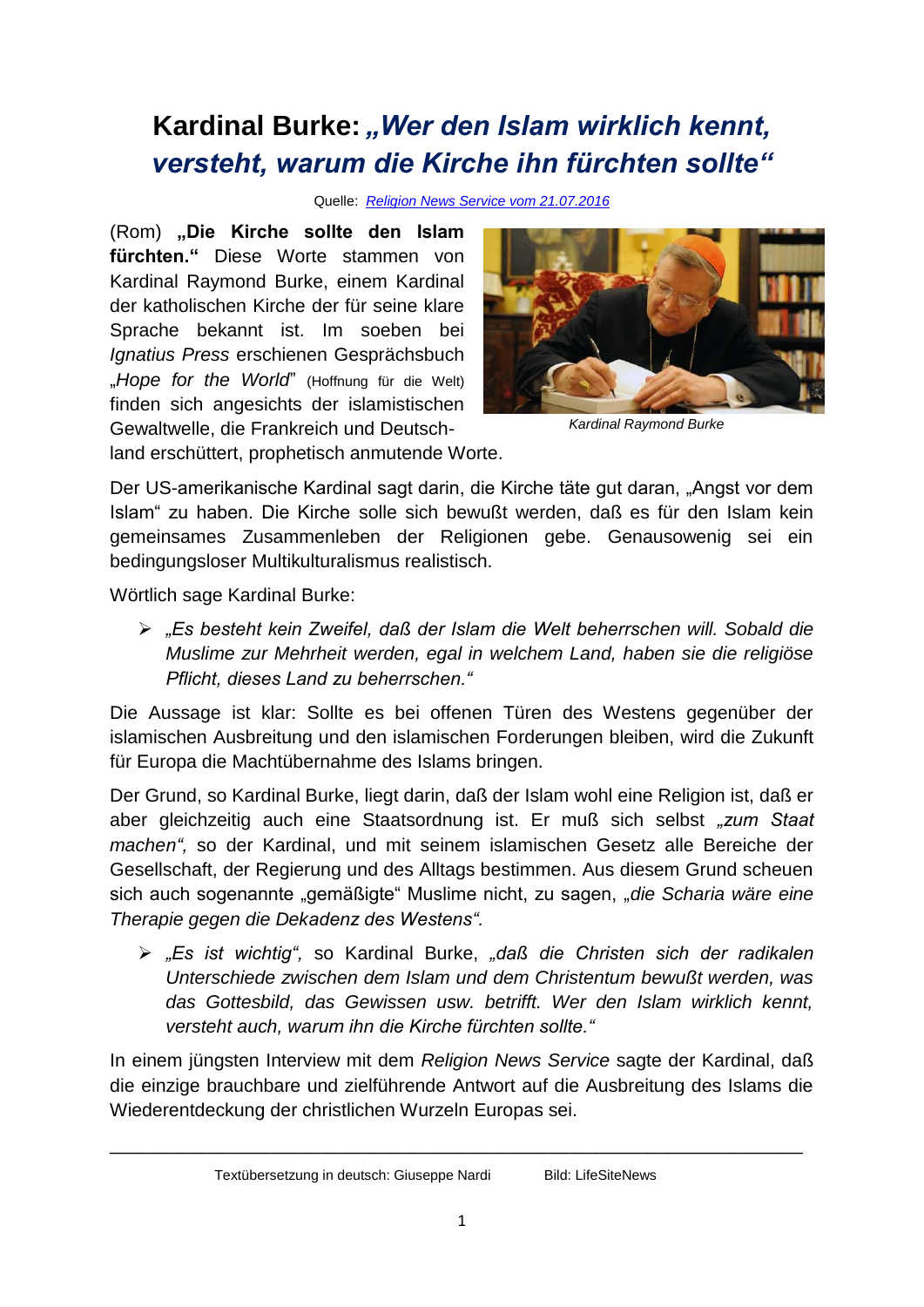## **Cardinal Burke: 'Christian nations' in West must counter Islamic influx**

Cardinal Raymond Leo Burke attends a news conference by the conservative Catholic group "Voice of the Family" in Rome on Oct. 15, 2015. Photo courtesy of REUTERS/Alessandro Bianchi

(RNS) Amid heightened tensions over ISIS-fueled terror attacks and anti-Muslim rhetoric, a prominent U.S. cardinal says Islam "wants to govern the world" and Americans must decide if they are going to reassert "the Christian origin of our own nation" in order to avoid that fate.

Cardinal Raymond Burke, a Rome-based prelate known as an outspoken conservative and critic of Pope Francis' reformist approach, said in an interview on Wednesday (July 20) that Islam is "fundamentally a form of government."

While Catholic teaching recognizes that all Abrahamic faiths worship the same God, Burke criticized Catholic leaders who, in an effort to be tolerant, have a tendency "to simply think that Islam is a religion like the Catholic faith or the Jewish faith."

"That simply is not objectively the case," he said.

Burke, who was once archbishop of St. Louis, stressed that he did not want to be "disrespectful" of Islam or "generate hostility."

But he said he worries that many people do not understand that, in his view, "when they (Muslims) become the majority in any country they have the duty to submit the whole population to Shariah," as the Islamic code of law is known.

The cardinal is a canon lawyer who headed the Vatican's court system before Francis named him chaplain of the Knights of Malta, a Rome-based charitable order.

Burke was speaking by telephone from his home state of Wisconsin, where he was spending time this summer while doing interviews for a new book, "Hope for the World: To Unite All Things in Christ." The book is an extended interview with a French journalist and it covers a range of often controversial topics.

Speaking to RNS, Burke said that individual Muslims "are lovely people" and can speak "in a very peaceful manner about questions of religion."

 *"But my point is this: When they become a majority in any country then they have the religious obligation to govern that country. If that's what the citizens of a nation want, well, then, they should just allow this to go on. But if that's not what they want, then they have to find a way to deal with it."*

He said that in some cities in France and Belgium with large Muslim populations "there are little Muslim states" that are effectively "no-go zones" for government authorities – an assertion that is widely disputed.

But Burke claimed "these things aren't anomalies for Islam. This is the way things are to go. … And if you do understand that and you are not at peace with the idea of being forcibly under an Islamic government, then you have reason to be afraid."